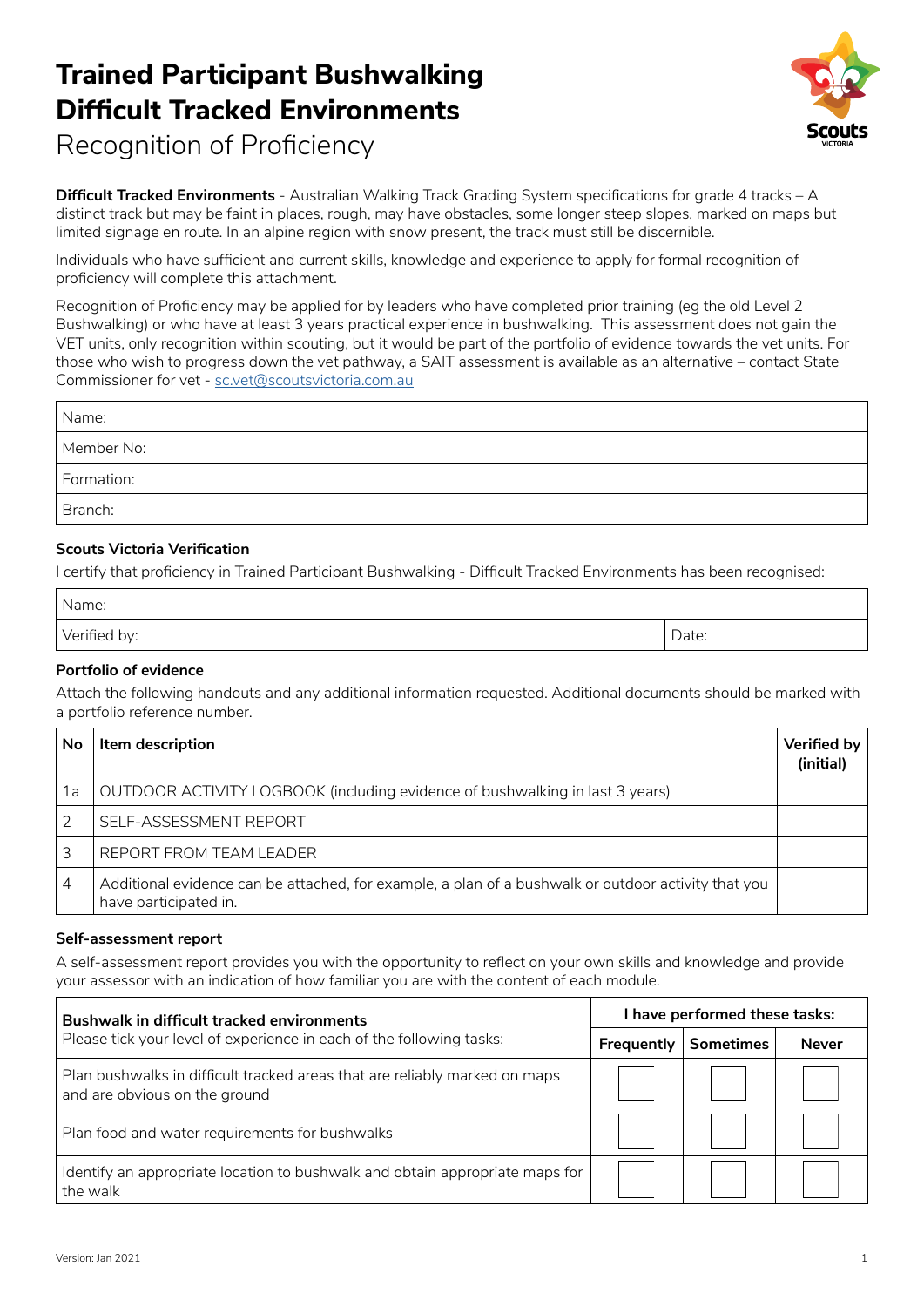Recognition of Proficiency



| Access relevant sources to interpret weather and environmental information<br>when planning a walk                                                                                                                        |  |  |
|---------------------------------------------------------------------------------------------------------------------------------------------------------------------------------------------------------------------------|--|--|
| Assess capabilities of participants according to age and experience                                                                                                                                                       |  |  |
| Explain the objectives, possible risks, safety procedures, to the participants                                                                                                                                            |  |  |
| Identify potential hazards associated with the planned bushwalk                                                                                                                                                           |  |  |
| Select, fit and adjust bushwalking equipment to ensure comfort and safety                                                                                                                                                 |  |  |
| Ensure pack weight is appropriate to body weight and level of fitness                                                                                                                                                     |  |  |
| Select appropriate personal clothing and footwear for bushwalking                                                                                                                                                         |  |  |
| Monitor conditions and participant behavior during the walk                                                                                                                                                               |  |  |
| Supervise and instruct the participants in various roles to impart skills and<br>knowledge                                                                                                                                |  |  |
| Adopt appropriate posture when lifting and carrying backpack                                                                                                                                                              |  |  |
| Approach obstacles and hazards in a safe manner and minimize risks to self<br>and group when bushwalking                                                                                                                  |  |  |
| Apply ascending techniques and descending techniques on slopes                                                                                                                                                            |  |  |
| Evaluate relevant aspects of the bushwalk and identify improvements for<br>future walks                                                                                                                                   |  |  |
| Select, set up and operate a temporary or overnight site                                                                                                                                                                  |  |  |
| Use and maintain a temporary or overnight site while participating in outdoor<br>activities                                                                                                                               |  |  |
| Identify suitable temporary activity sites according to relevant legislation and<br>organisational policies and procedures                                                                                                |  |  |
| Consider how you communicate appropriately with people and organisations<br>to enable effective consultation in relation to any specific cultural<br>requirements for site access and protection                          |  |  |
| Make logistical arrangements to use a temporary site including planning to<br>minimize risk, selecting equipment and checking its serviceability, planning<br>food and water, and planning personal clothing and footwear |  |  |
| Arrange shelter at a temporary site according to the prevailing weather and<br>conditions, and ensure comfort and safety                                                                                                  |  |  |
| Plan goals and strategies to achieve minimal environmental impact for an<br>outdoor activity and develop sustainable solutions that meet the needs of all<br>stakeholders                                                 |  |  |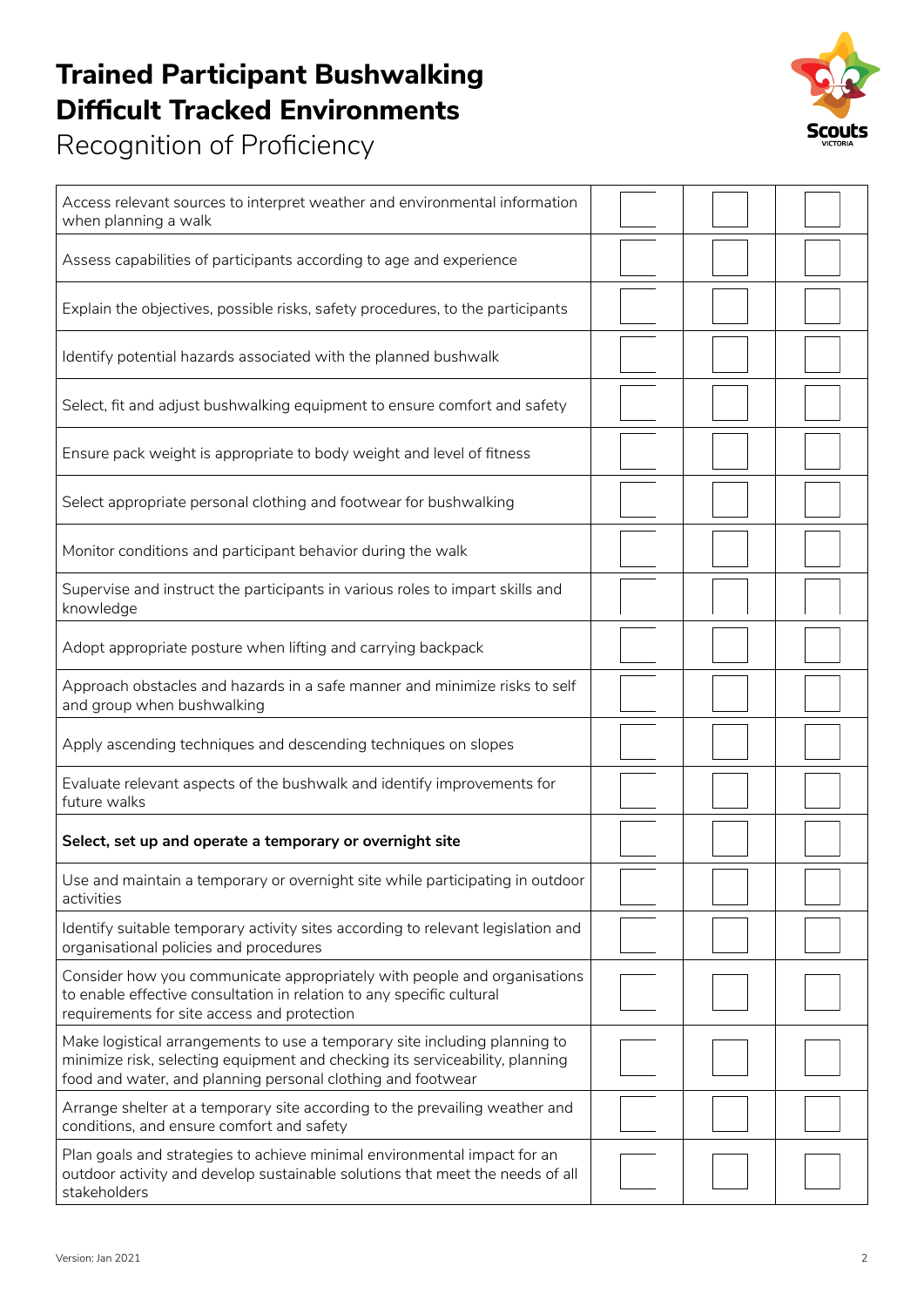

Recognition of Proficiency

| Maintain a temporary site by avoiding hazards and minimising risk, applying<br>hygienic practices, applying appropriate sanitation practices, and leaving the<br>area clean and as it was found                                       |  |  |
|---------------------------------------------------------------------------------------------------------------------------------------------------------------------------------------------------------------------------------------|--|--|
| Navigate in difficult tracked environments                                                                                                                                                                                            |  |  |
| Apply relevant process to planning a route in difficult tracked environments,<br>including map selection, identifying map symbols and information, calculating<br>grid and magnetic bearings, and sourcing other relevant information |  |  |
| Prepare a navigation plan for the trip and ensure at least one other party<br>member has a copy                                                                                                                                       |  |  |
| Use a compass to maintain a designated course, including while bypassing<br>an obstacle                                                                                                                                               |  |  |
| Orient map to surroundings with and without the use of a compass                                                                                                                                                                      |  |  |
| Follow a route in difficult tracked environments, demonstrating use of<br>navigation aids                                                                                                                                             |  |  |
| Apply techniques for estimating distance travelled                                                                                                                                                                                    |  |  |

### **Team Leader Report**

Team Leader reports are completed by people who both know you and can support your claims, having seen you demonstrate proficiency. These are not references, but statements of information that are relevant to the module(s). The team leader will have witnessed specific activities undertaken that meet the criteria for proficiency.

| Applicant's name:                                                                  |       |  |
|------------------------------------------------------------------------------------|-------|--|
| Name of team leader:                                                               |       |  |
| Qualification(s) of team leader:                                                   |       |  |
| Phone or email contact for team leader:                                            | Date: |  |
| Activity/Proficiency/Skills observed                                               |       |  |
| Demonstrated camping under canvas skills in a difficult tracked environment        |       |  |
| Demonstrated simple navigation skills on a walk in a difficult tracked environment |       |  |
| Used and maintained a temporary or overnight site                                  |       |  |
| Operated communications systems and equipment                                      |       |  |
| Planned and guided outdoor recreation activities                                   |       |  |
| Planned and minimised environmental impact                                         |       |  |
| Interpreted weather conditions in the field                                        |       |  |
| Facilitated groups                                                                 |       |  |
| Responded to emergency situations                                                  |       |  |
| Followed WHS procedures                                                            |       |  |
| Undertook risk management analysis                                                 |       |  |